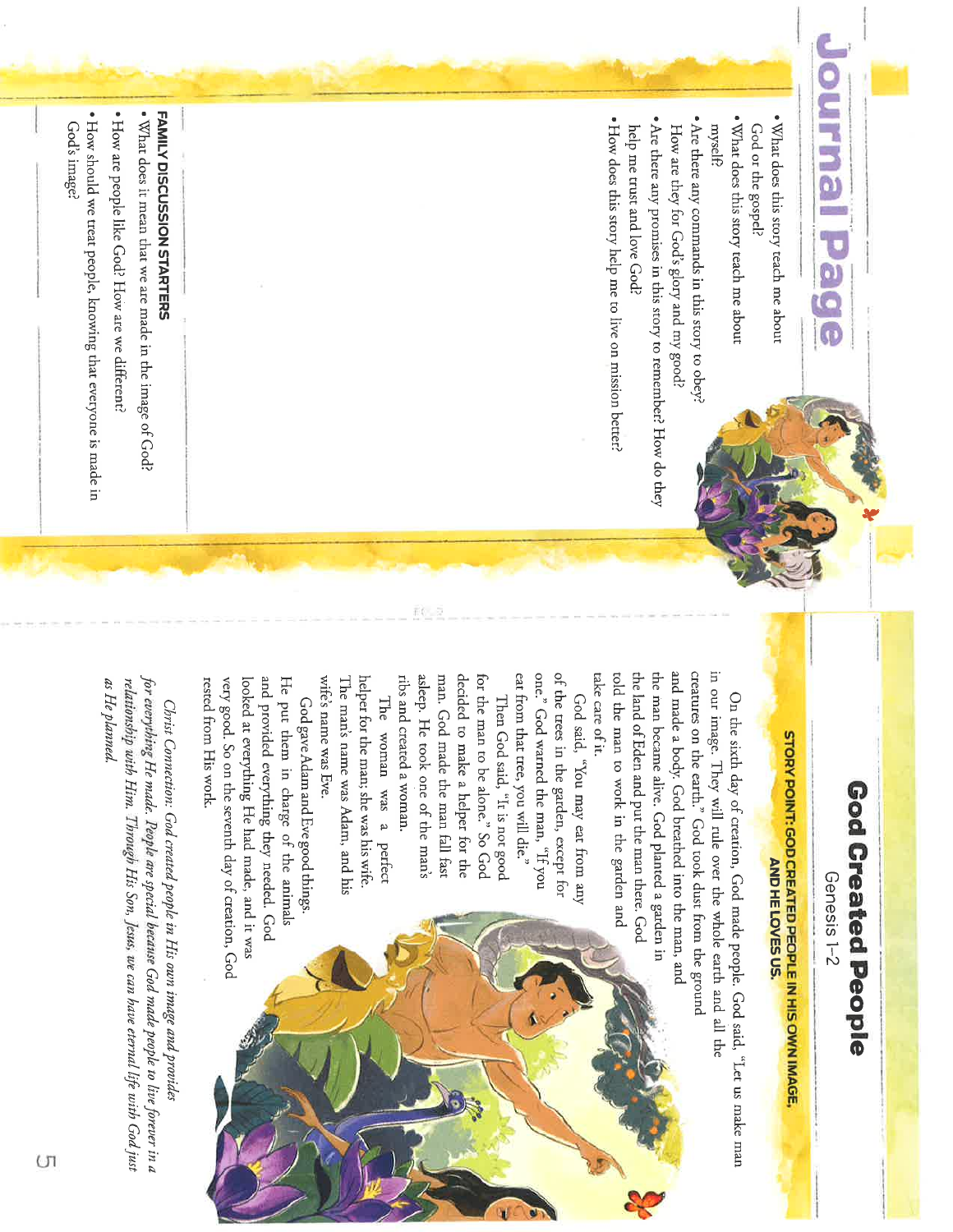

### **God Created People** Unit 1 - Session 2 Younger Kids Activity Pages

### BIBLE STORY SUMMARY:

- On the sixth day, after creating
- animals, God created people.
- · God created both men and women. . God created people in His own
- image, and He loves us.
- . God created people to love Him and glorify His name throughout the whole earth.

## KEY PASSAGE: Colossians 1:16b-17

### BIG PICTURE QUESTION:

· Who is God? God is our Creator and King.

### FAMILY DISCUSSION STARTERS:

- $\bullet$  What does it mean to be made "in the image of  $\rm God^{\rm n}$
- . Why is it important that both men and women are created in God's image?
- · If everyone is created in God's image, how should we treat others?

### FAMILY ACTIVITY:

· Hold a funny face contest. Take turns with your family making the are ways we cannot be like Him? ways we can "match" God. What can match each silly face. Discuss silliest faces you can. Then see who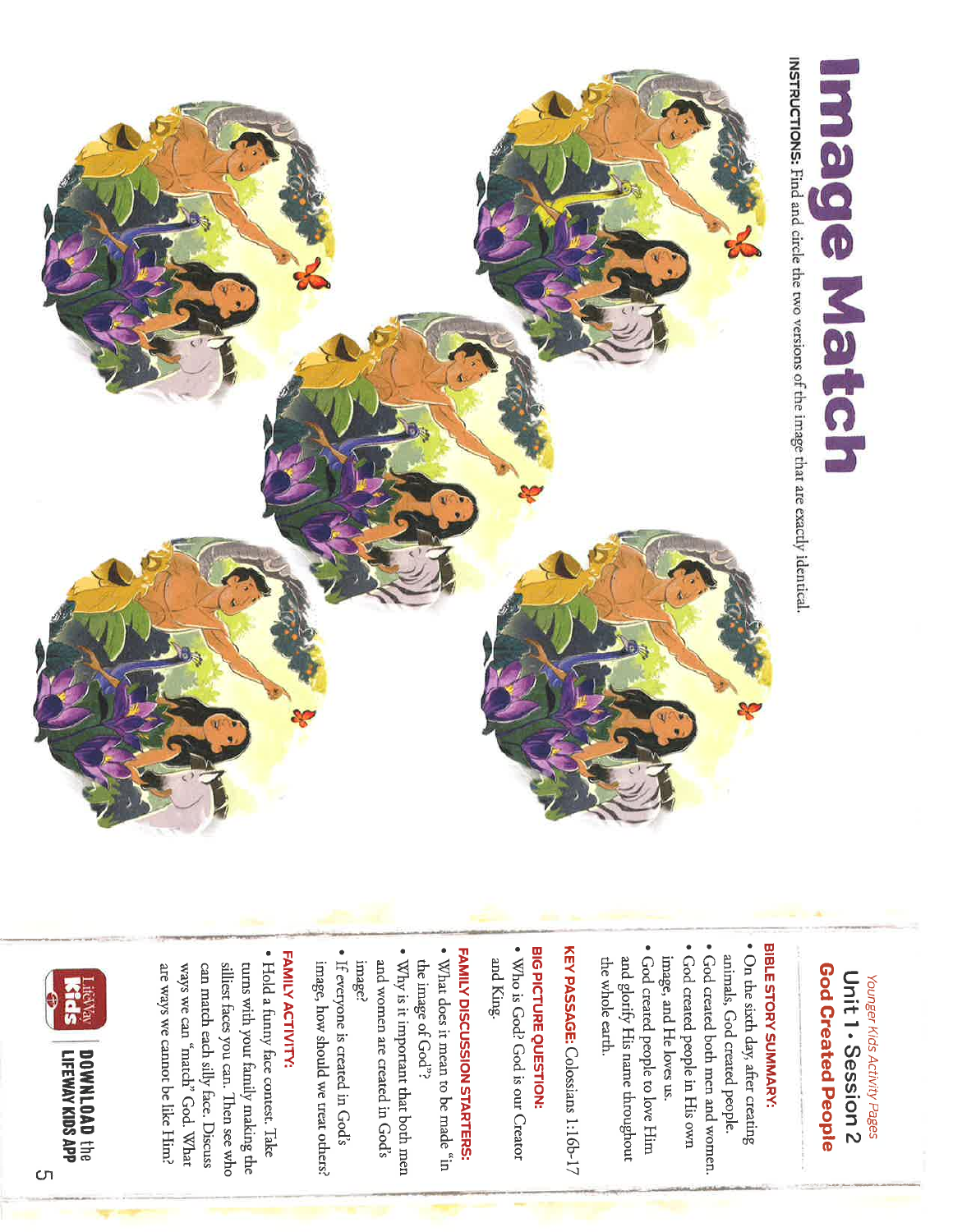# INSTRUCTIONS: Circle the 10 things that do not belong in the Bible story picture. What Does Not Belong?



### **God Created People** Unit 1 - Session 2 Preschool Activity Pages

### BIBLE STORY SUMMARY:

- God made people on Day 6 of creation.
- · God created a man-Adam-and a woman—Eve.
- . God put Adam and Eve in charge of the animals and gave them
- everything they needed.
- . God created people in His own image, and He loves us.

KEY PASSAGE: Colossians 1:16b

### **BIG PICTURE QUESTION:**

· Who is God? God is our Creator and King.

### FAMILY DISCUSSION STARTERS:

- . How do we know each and every person is important to God?
- How did God make us like Him? How are we different from God?
- . How does God show His love for  $\tilde{g}$

### FAMILY ACTIVITY:

- . As you are out and about this week, make a game of people watching. Each time you see a person say,
- · Make God Loves You! cards. Place "That person is important to God."
- wipers of cars at a public park the cards under the windshield

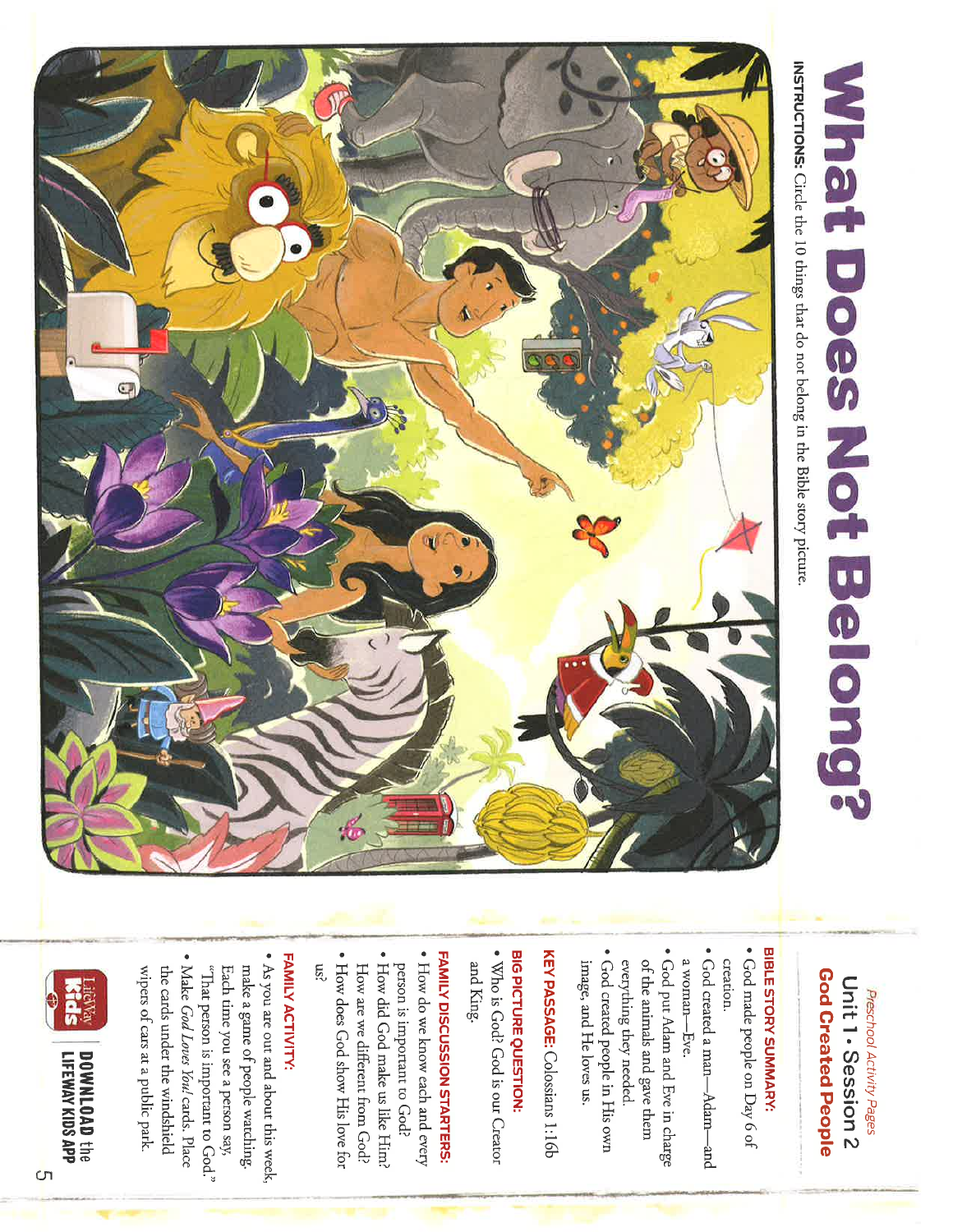### GOD CREATED PEOPLE

Genesis 1 - 2

**Key Verse:** "All things have been created through him and for him. He is before all things, and in him all things hold together!"

Colossians 1:16b - 17



### HIGH BOUNCER - "GOD'S WAYS"

*Supplies: Basketball, Tennis Ball*

*\*Note: Make sure the basketball you're using is well inflated.*

- Hold the tennis ball out at arm's length and drop it. Make a note of how high the ball bounced. 1.
- Hold the basketball out at arm's length and drop it. Make a note of how high the ball bounced. 2.
- 3.Hold the basketball out at arm's length. Hold the tennis ball out at arm's length, but resting at the very top of the basketball.

At the same moment, drop BOTH balls. 4.

*\*The tennis ball will bounce back much higher than expected.*

### **Observation:**

- 1. How high did the tennis ball bounce when it was dropped by itself? What about the basketball?
- 2. How high did the tennis ball bounce when it was dropped with the basketball?

**Read Isaiah 55:9**. How does this verse remind you of the experiment you just did with the two balls? Before we turn our lives over to God it's possible we think of Him the way the tennis ball bounced the first time. "Okay...whatever...God probably has power. I'm not that excited about God."

When we become every day followers of Jesus and get to know God through His Word, prayer, and worship, we understand that He is much bigger and more powerful than we ever thought. God is so powerful! He created the whole world, and people. He created you and me! The second time the tennis ball bounced higher than we thought it would. Weren't you amazed by that? The more we get to know God, the more he amazes us by the way he works!

**What is the most amazing thing you can think of about God? What about his Creation?**

### SHADOW ART

Supplies: black paper, 2 sheets white paper, pencil, flashlight, scissors

You will need at least three people for this activity.

Person 1: Tape a piece of white paper to a wall. Sit sideways in a chair with one shoulder close to the wall. Person 2: Hold a flashlight toward person 1 so the shadow of their head and neck is on the paper. Person 3: Use a pencil to trace the shadow on the paper.

Switch roles until everyone has a tracing of their shadow. Provide scissors for them to cut out their tracings. Kids should then trace the cutout onto black paper and cut that piece out. Finally, they can glue the black cutout onto another piece of white paper.

Lead kids to write their names and "Made in God's Image" beneath their shadow art.

*God created people in His own image, and He loves us. God made you, and He loves you!*



### MIRROR SELF PORTRAIT

Provide kids with a hand mirror to examine their faces. Ask them to use a paper and a pencil to draw a picture of their own face.

*As you looked at your face in the mirror, did it become easier or harder to draw a picture of yourself? How well do you feel you did at capturing your image on paper? Today we will learn about the ways people are made in God's image. We are not a perfect copy of what God is like, but we do share some characteristics with God. What did our Bible story tell us about the image of God?*

### CAN YOU DO THAT?

Instruct everyone to stand in a circle. Explain that each player will take a turn announcing something they can do. (I can.... can you...?) Go first to give an example. Announce something such as, "I can say a poem; can you say a poem?" Anyone who can answer "yes", to the question should sit in place. The next player standing should say something like, "I can do a handstand," and then sit along with anyone else who can do a handstand. Continue until everyone is seated.

*God gives people abilities and responsibilities that make us different than animals. Today we learned more about why God made people.*

### EXAMINE THUMBPRINTS

Using a washable inkpad and an index card have your child push their thumbprint onto the index card. Write their name on each of their index cards. Using magnifying glasses try to compare everyone's thumbprints and see what differences you can notice.

How are they alike? How are they different? No two fingerprints are alike.

*No two people have the exact same fingerprints. Wasn't that very clever of God to make us so unique? We are all different, but every single one of us is made in the image of God.*